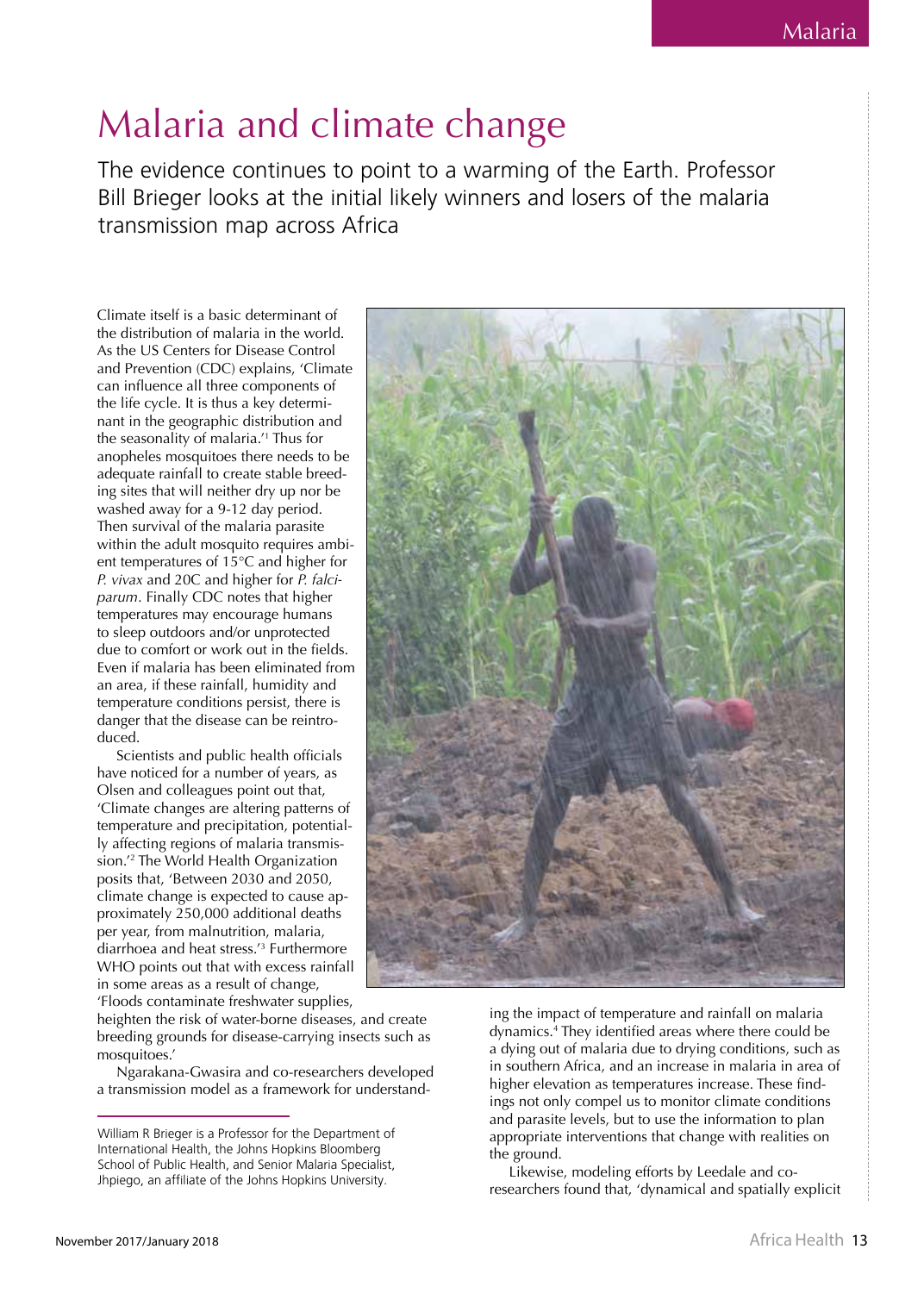

Elongated dry seasons threaten both existence and livelihood

epidemiological malaria models response to future climate change is similar in terms of sign and spatial distribution, with malaria transmission moving to higher altitudes in the East African Community (EAC) region, while transmission reduces in lowland, marginal transmission zones such as South Sudan.<sup>'5</sup> Their climate model ensemble generally projects warmer and wetter conditions over EAC.

Land-use patterns not only drive climate change, but in combination with climate change can alter the potential for malaria transmission in an environment. Overgrazing on one area might lead to desertification while deforestation for increasing agricultural land may lead to greater malaria transmission. Tompkins and Caporaso contrast the Sahel and Mozambique.<sup>6</sup> Increases in temperature in areas of land use conversion to farmland may result is a more intense transmission and longer transmission seasons in places like Mozambique. In contrast warming observed and modeled in the Sahel region reduces malaria risk as temperatures are already above the 25-30°C threshold at which transmission peaks.

Variations in changing malaria transmission across regions may be expected. What Imai et al. found in Papua New Guinea is that important variations in response to climate change occur within countries.<sup>7</sup> They suggest location-specific approaches to investigations and surveillance and also public health interventions.

This is in keeping with the recently updated WHO guidance on malaria elimination that stresses stratification of malaria burden and transmission within countries.<sup>8</sup>

These strata of higher or lower transmission may change, contract or expand with climate change. According to Escobar and colleagues, vectors of different diseases will respond differently to climate changes.<sup>9</sup> Their analysis in Ecuador revealed patterns that suggest the 'vectors of arboviruses and leishmaniasis will experience geographic range reductions by 2100 under future climate conditions, while a malaria vector, An. Darling, was predicted to increase in the geographic range.

Currently normal climate variations in the Pacific and Indian Oceans affect malaria transmission in eastern and southern Africa. As climate change affects and intensifies these normal patterns, the effect in Africa will also be felt. Mabaso and co-researchers evaluated the association between annual malaria incidence and El Niño Southern Oscillation (FNSO) five countries in

Southern Africa from 1988 to 1999. Below normal incidence of malaria synchronised with a negative El Niño and above normal incidence with a positive La Niña, which lead to dry and wet weather conditions, respectively.<sup>10</sup>

With extreme precipitation comes flooding. Boyce et al. 'observed that extreme flooding resulted in an increase of approximately 30% in the risk of an individual having a positive result of a malaria diagnostic